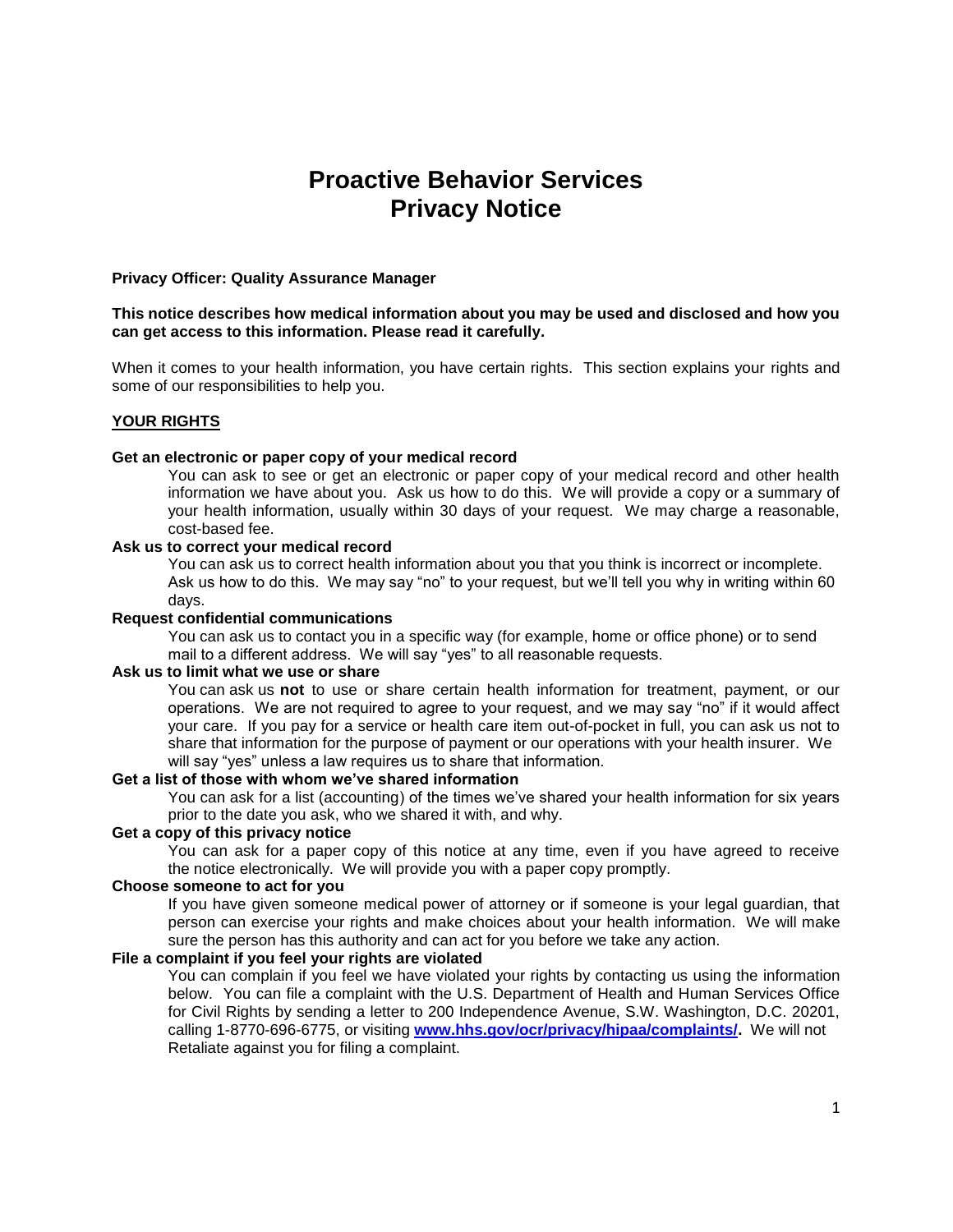# **YOUR CHOICES**

For certain health information, you can tell us your choices about what we share. If you have a clear preference for how we share your information in the situations described below, talk to us. Tell us what you want us to do, and we will follow your instructions.

#### **In these cases, you have both the right and choice to tell us to**

Share information with your family, close friends, or others involved in your care. Share information in a disaster relief situation. Include your information in a hospital directory. Contact you for fundraising efforts. If you are not able to tell us your preference, for example, if you are unconscious, we may go ahead and share your information if we believe it is in your best interest. We may also share your information when needed to lessen a serious and imminent threat to health or safety.

#### **In these cases we never share your information unless you give us written permission**

Marketing purposes, sale of your information and most sharing of psychotherapy notes.

# **In these cases of fundraising**

We may contact you for fundraising efforts, but you can tell us not to contact you again.

### **OUR USES AND DISCLOSURES**

How we typically use and share your health information? We typically use or share your health information in the following ways.

#### **Treatment**

We can use your health information and share it with other professionals who are treating you. **E**xample: In counseling you about a specific problem, a doctor, counselor/therapist or supervisor May check your record to see what may have been mentioned about that problem during your intake appointment.

# **For Payment**

We may use and disclose health information about you so that the treatment and services you receive from PBS may be billed and payment may be collected from you, from an insurance send your protected health information, such as your name, address, office visit date or treatment date, and codes identifying your diagnosis and treatment to your insurance company or an identified entity responsible for submitting payment in your behalf.

#### **For Health Care Operations**

We may use and disclose health information about you for health care operations to help assure that you receive high quality care. Example: We may use health information in your records to review and supervise the services you receive and evaluate the performance of our staff in servicing you.

# **How else can we use or share your health information**

We are allowed or required to share your information in other ways—usually in ways that contribute to the public good, such as public health and research. We have to meet many conditions in the law before we can share your

information for these purposes. For more information see:

**[www.hhs.gov/ocr/privacy/hipaa/understanding/consumers/index.html.](http://www.hhs.gov/ocr/privacy/hipaa/understanding/consumers/index.html)**

#### **Help with public health and safety issues**

We can share health information about you for certain situations such as preventing disease, helping with product recalls, reporting adverse reactions to medications, reporting suspected abuse, neglect, or domestic violence and preventing or reducing a serious threat to anyone's health or safety.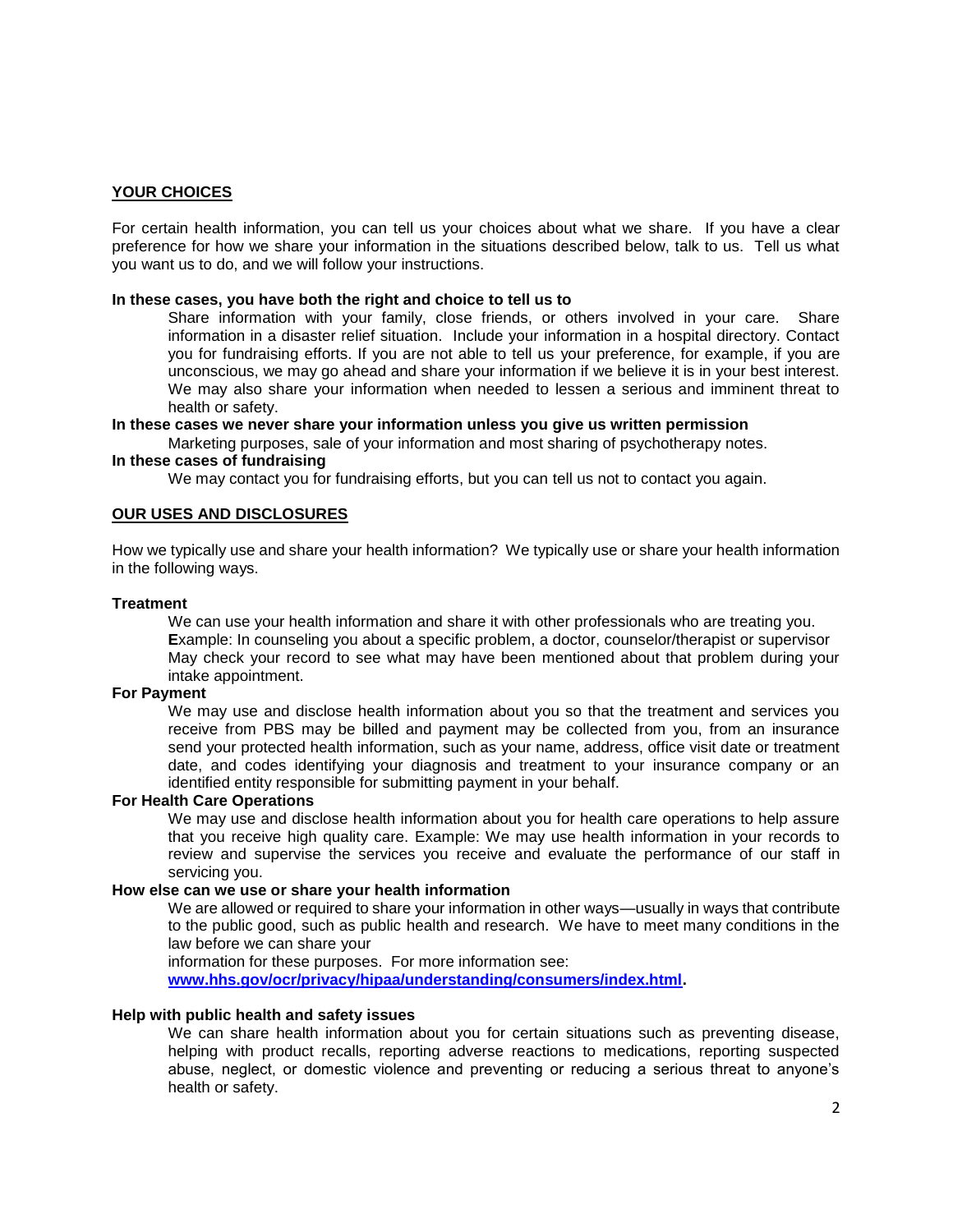# **Do research**

We can use or share your information for health research.

#### **Comply with the law**

We will share information about you if state or federal laws require it, including with the Department of Health and Human Services if it wants to see that we're complying with federal privacy law.

# **Respond to organ and tissue donation requests**

We can share health information about you with organ procurement organizations.

# **Work with a medical examiner or funeral director**

We can share health information with a coroner, medical examiner, or funeral director when an individual dies.

# **Address workers' compensation, law enforcement, and other government requests**

We can use or share health information about you for workers' compensation claims, for law enforcement purposes or with a law enforcement official. We can use or share you information with health oversight agencies for activities authorized by law for special government functions such as military, national security, and presidential protective services.

# **Respond to lawsuits and legal actions**

We can share health information about you in response to a court or administrative order, or in response to a subpoena.

*However, only minimum amount of health information needed to accomplish the intended purpose, disclosure, or request will be shared in order to protect your privacy. Keep in mind, however, that state laws regarding mental health and developmental disabilities records and communication, regarding the practice of counseling and social work, regarding substance abuse matters, and regarding certain other health issues, as well as federal laws about substance abuse matters may be even more restrictive about disclosure of clients' health information than the HIPAA law mention above. When those more restrictive laws apply, the HIPAA law itself says we must follow the more restrictive state and federal laws.*

### **OUR RESPONSIBILITIES**

We are required by law to maintain the privacy and security of your protected health information. We will let you know promptly if a breach occurs that may have compromised the privacy or security of your information. We must follow the duties and privacy practices in this notice and Give you a copy of it. We will not use or share your information other than as described her unless you tell us we can in writing. If you tell us we can, you may change your mind at any time. Let us know in writing if you change your mind.

For more information see: **[www.hhs.gov/ocr/privacy/hipaa/understanding/consumers/noticepp.html.](http://www.hhs.gov/ocr/privacy/hipaa/understanding/consumers/noticepp.html)**

## **Changes to the Terms of This Notice**

We reserve the right to change this Notice. We reserve the right to make the revised or changed Notice effective for health information we already have about you as well as any information we receive in the future. We will post a copy of the current Notice, with the effective date near the top of the page.

#### **This Notice of Privacy Practices applies to**

Any health care provider authorized to obtain identifiable health information to enter into your treatment record, anyone at this agency (e.g., staff, all employees, and other personnel) who may need access to your health information is bound by this notice. All business associates, subsidiaries, sites and locations, of this agency can share health information for the purpose of treatment, payment, or health care operations outlined in this notice. However, only the minimum amount of health information needed to accomplish the intended purpose, disclosure, or request will be shared.